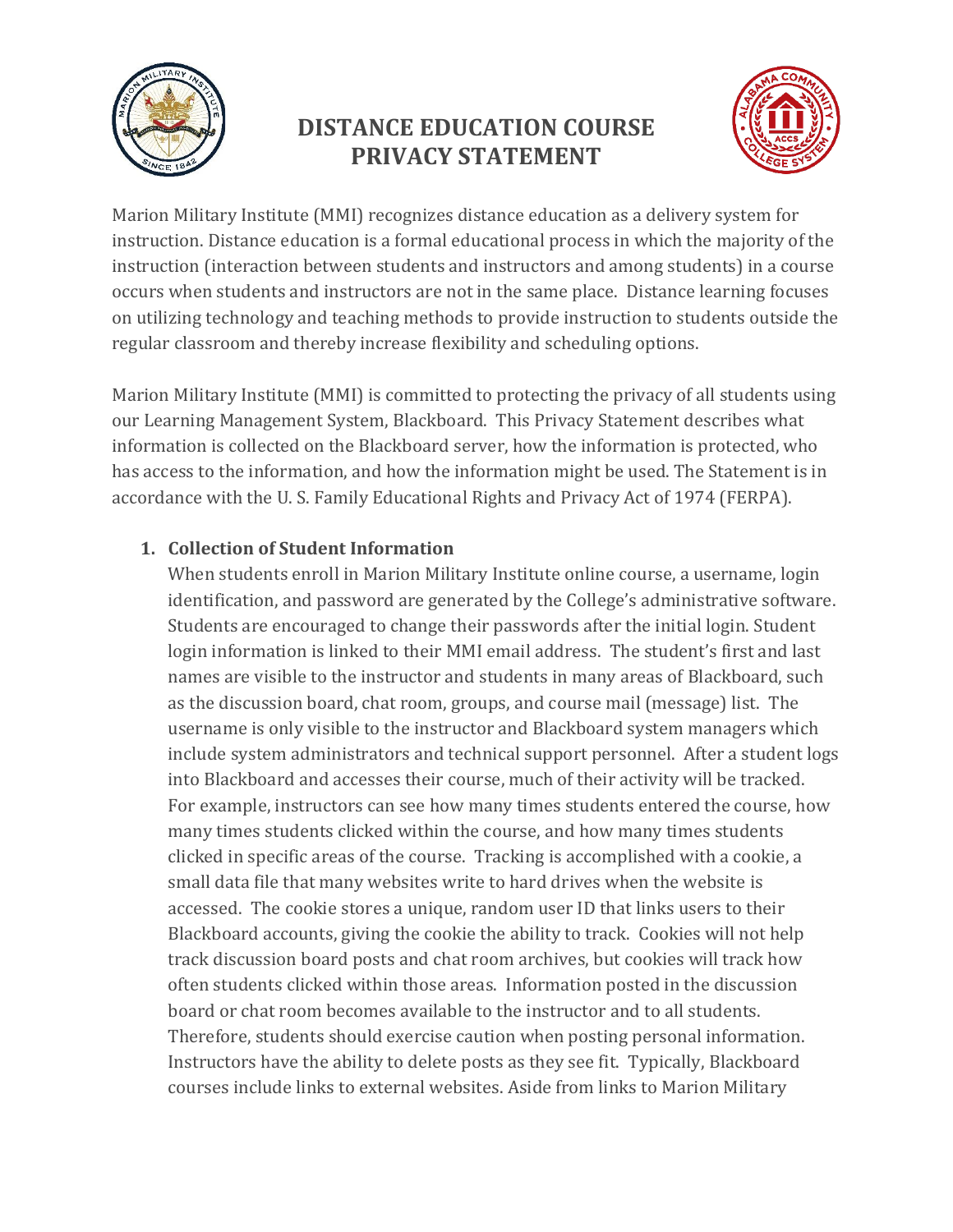Institute affiliated sites, MMI is not responsible for the privacy practices of those sites.

#### **2. Protection of Student Information**

Since Blackboard is password-protected, the only students who have access to online courses are those students who are officially enrolled in an online course. The work that students submit through Blackboard will remain in the course until the course is deleted from the server. Information is not stored on MMI's campus since modern software, including most LMS systems, is moving to a Software as a Service (SaaS) model, under which software is hosted in central servers in the "cloud". All information stored in Blackboard Learn is stored and backed up in secure data centers run by Amazon Web Services (AWS) in the United States. The AWS system is secure because all data flowing across the global network that interconnects AWS datacenters and regions is automatically encrypted at the physical layer before it leaves the AWS secured facilities. Additional encrypting layers also exist at the WCC site. This is a secure system used by many public institutions.

#### **3. Integrity of Student Privacy**

Students should not post private information, such as telephone numbers, into discussion boards or chat rooms. Additionally, to ensure student privacy, students are to follow the policies below:

- a. Students are to never allow anyone to log in using their usernames and passwords. After logging in, students are not to give anyone access to their courses. MMI authenticates each student as an enrolled student in a Blackboard course through a secure login process. Each password is encrypted by Blackboard, and the log in page is secured by SSL technology. However, in order to maintain the integrity of students' privacy and academic integrity, students must ensure that all work completed in their courses are completed by themselves. Please view MMI's Academic Integrity Policy located in the Academic Catalog.
- b. Each time students finish using Blackboard, they are to click the "Log Out" button and exit the web browser. Closing the web browser is especially important if students share a computer or are using a computer in a lab.

#### **4. Access of Student Information**

Only authorized individuals of Blackboard and Marion Military Institute have complete access to students' usernames and work posted on Blackboard. Authorized individuals are system managers, academic officers, and the instructor(s) of the course. Students have the ability to change their passwords